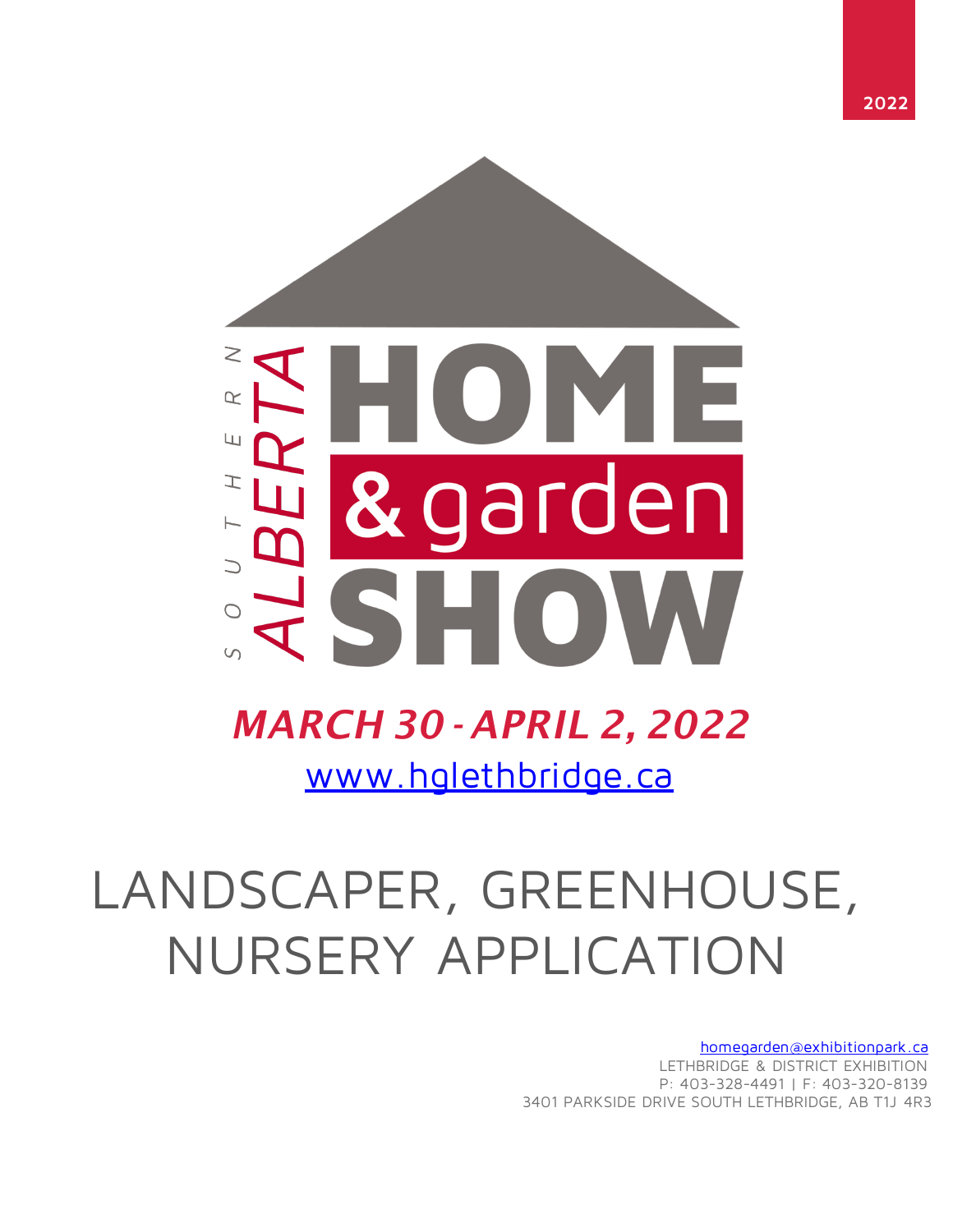In order for us to process your application, please complete and sign the attached contract and provide the following information:

## **Previous Exhibitor Application Deadline and Spacing**

Exhibitors for the 2022 show will receive priority spacing based on the following conditions:

- A. The exhibitor is in good standing with Lethbridge & District Exhibition.
- **B.** The exhibitor application for the 2022 show must be received by November 26, 2021**.** Previous Exhibitor deadline extended to February 25th, 2022

## **New Exhibitor Application Deadline and Spacing**

New exhibitors to Home & Garden will be considered once returning exhibitors deadline date of November 26 has passed. They must also fit within the criteria of the show. Any spaces that have not been filled by returning exhibitors after this date will be released to sell to waitlist exhibitors.

Please Note: Home & Garden organizers will do their best to accommodate exhibitor requests. However, it should be noted **specific and historical booth locations and booth sizes may not be** available or quaranteed. We would like to thank you for your interest in Home & Garden 2022 and look forward to seeing you soon.

### **All Exhibitor Applications**

All Exhibitors, previous and new for the 2022 show must submit with their application:

- A. Proof of \$2 million liability and property damage insurance.
- B. Attach a business card.

Be sure to read the contract rules and regulations carefully, complete ALL required information and sign page three of the contract. Confirmation of your acceptance will be emailed to as soon as possible upon approval.

## **CONTRACTS WILL NOT BE ACCEPTED WITHOUT A SIGNATURE.**

Please feel free to contact me if you have any questions.

[homegarden@exhibitionpark.ca](mailto:homegarden@exhibitionpark.ca) LETHBRIDGE & DISTRICT EXHIBITION P: 403-328-4491 | F: 403-320-8139 3401 PARKSIDE DRIVE SOUTH LETHBRIDGE, AB T1J 4R3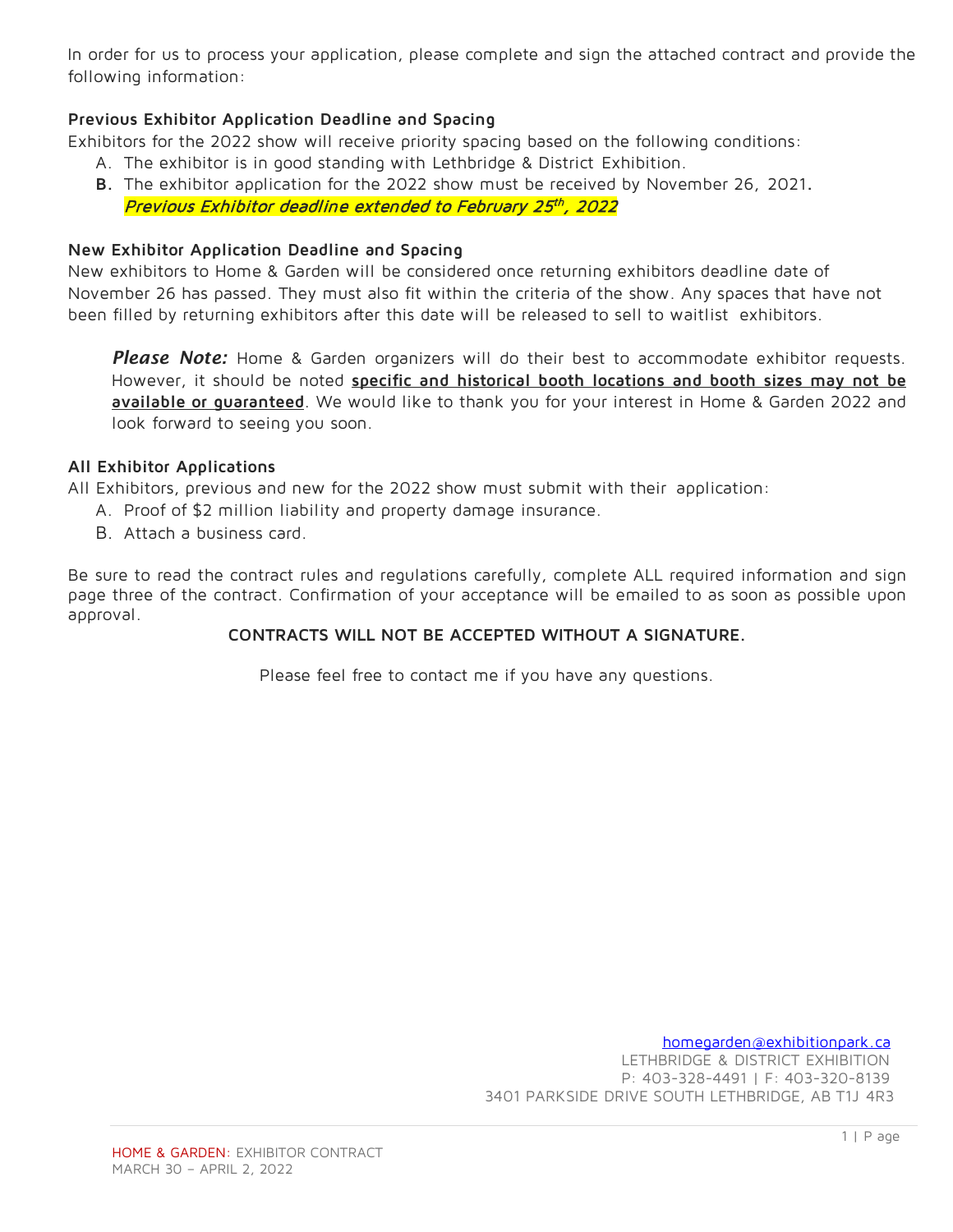## **Completing Your Contract**

Please check to be sure your contract is filled out properly. If it is not filled in completely, the contract will be sent back to you. To save time and ensure you meet the deadline, please use the following checklist to review your contract before sending it in.

- Fill out the entire top (information) portion clearly by printing or typing. It is imperative we have all contact information including first and last name, phone numbers and e-mail.
- Attach a copy of your business card.
- Fill out your booth space according to your needs. It is not guaranteed you will get the space or location you have had in previous years.
- If you are requesting more space than is available in the choices make a note in the comments and it will be reviewed, approved if possible and charged accordingly.
- Standard booth spaces are based on 10'x10' units. Special sizes are available for landscapers.
	- o Standard booths have a maximum width of 20' but the length is only restricted by availability. We will only allow an initial maximum booth size request of 600 square feet. Exhibitors can request more space which will be allocated after the Nov 26 deadline has passed.
- You can request a specific pavilion and we will try to accommodate.
- We do have wireless complimentary Internet but it sometimes is not reliable for everyone. If there are a significant number of people accessing it and it can be weak in certain areas of our building. If it is something you rely on heavily and require dedicated Internet, please order a hard line for your booth on the contract page 2.
- If you are paying by credit card, please be sure to fill out the numbers very clearly and check the box indicating we can process the transaction.
- Contracts must be signed and dated or they will not be accepted.
- The signature must be of the contact person listed on the contract. This will be the person that will be contacted with any information regarding the show. Please give a copy to the person(s) looking after your booth if it is different than the name on the contract, so they have all the details & understand the rules and regulations.
- Due to construction there is no West Lot access for the Main Pavilion. All large equipment booths will be relegated to the North, South or West Pavilions only.
- Depending on booth location, Exhibitors with large equipment and/or displays may be required to move-in early.

[homegarden@exhibitionpark.ca](mailto:homegarden@exhibitionpark.ca)

LETHBRIDGE & DISTRICT EXHIBITION P: 403-328-4491 | F: 403-320-8139 3401 PARKSIDE DRIVE SOUTH LETHBRIDGE, AB T1J 4R3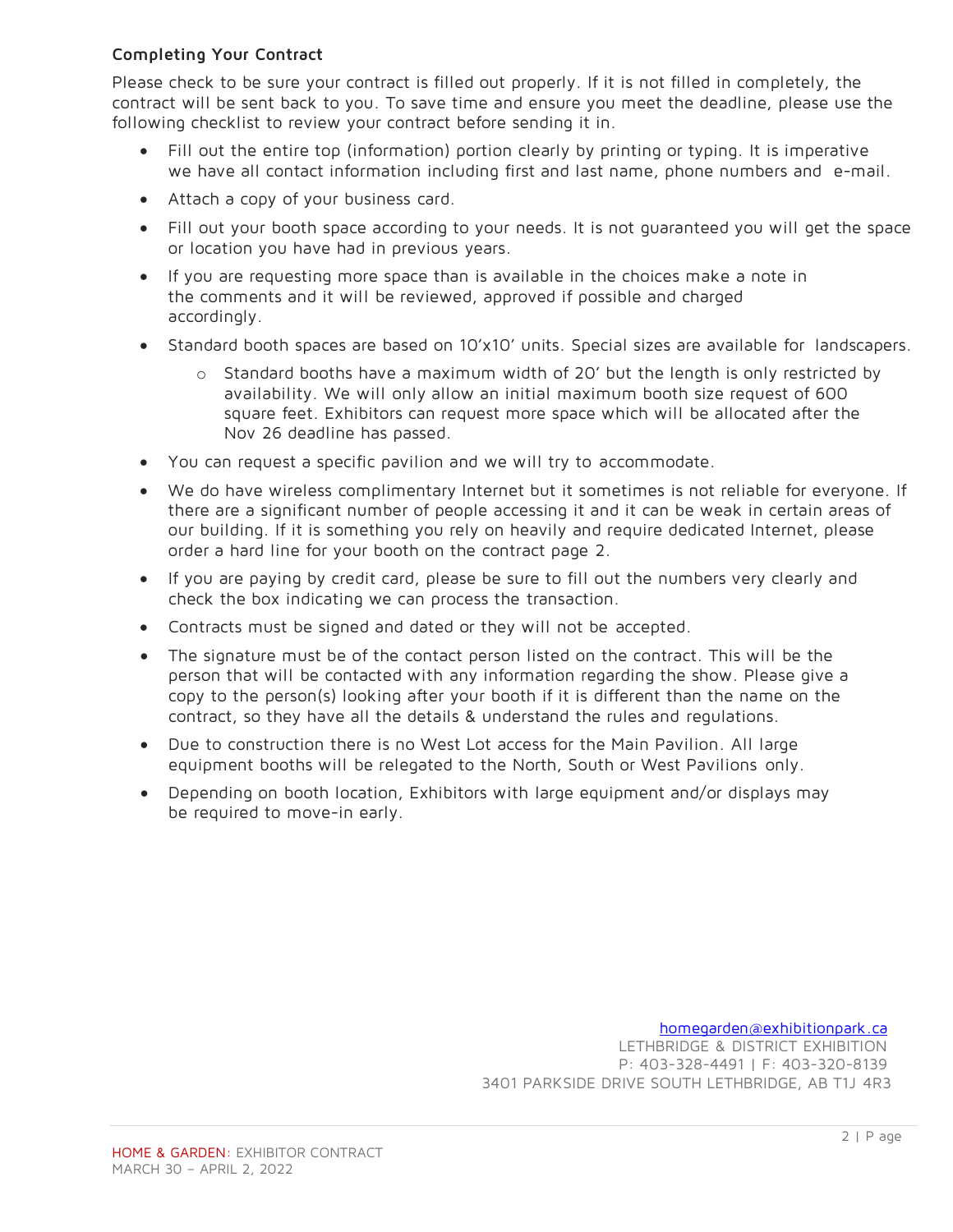

## Exhibitor Contract Page 1

| <b>EXHIBITOR INFORMATION</b>            |                                                                                                               |
|-----------------------------------------|---------------------------------------------------------------------------------------------------------------|
|                                         | ARE YOU A RETURNING EXHIBITOR FROM 2019, 2020 or 2021? Y/N:                                                   |
| LEGAL BUSINESS NAME                     |                                                                                                               |
| NAME FOR SOCIAL MEDIA<br><b>LISTING</b> |                                                                                                               |
| CONTACT (FIRST & LAST NAME)             |                                                                                                               |
| HOME PHONE                              |                                                                                                               |
| <b>CELL PHONE</b>                       |                                                                                                               |
| WEBSITE                                 |                                                                                                               |
| <b>FACEBOOK</b>                         |                                                                                                               |
| E-MAIL                                  |                                                                                                               |
| ADDRESS                                 |                                                                                                               |
| <b>PROVINCE</b>                         | POSTAL CODE                                                                                                   |
|                                         | Important!! I have large equipment that requires early move-in. Yes_<br>No                                    |
|                                         |                                                                                                               |
|                                         |                                                                                                               |
|                                         | Notes or requests, Indicate here any additional space requests or changes for returning exhibitors:           |
|                                         |                                                                                                               |
|                                         | Please provide a brief description of the product you are showcasing, selling and/or giving away for approval |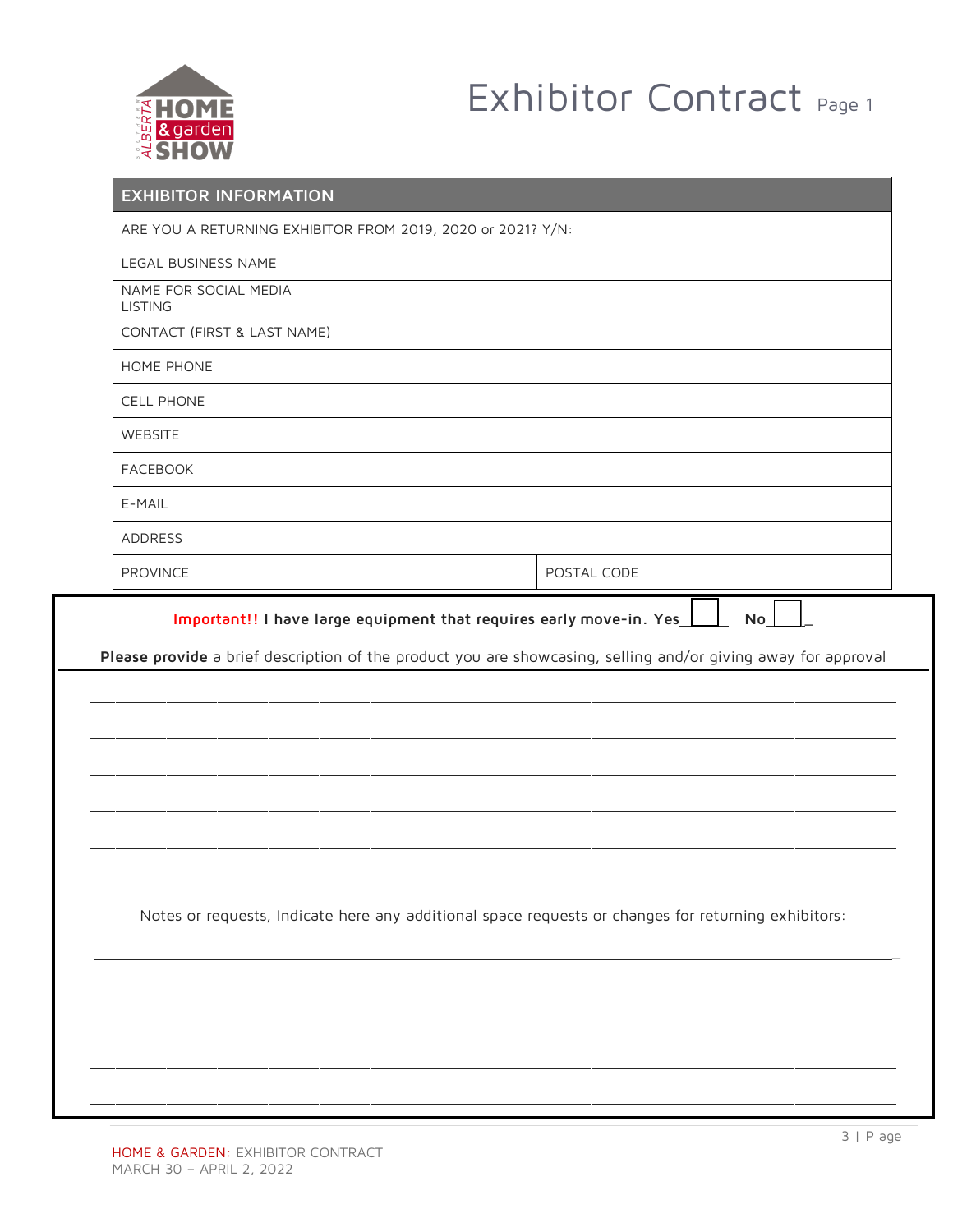

## Exhibitor Contract Page 2

| <b>RATES &amp; EXHIBITOR REQUIREMENTS</b>                                                                             |                                       |              |              |                                    |                    |  |  |
|-----------------------------------------------------------------------------------------------------------------------|---------------------------------------|--------------|--------------|------------------------------------|--------------------|--|--|
|                                                                                                                       | <b>STANDARD BOOTH TYPE</b>            | <b>PRICE</b> |              | # REQUIRED                         | <b>TOTAL PRICE</b> |  |  |
|                                                                                                                       | 10 x 10 (100 sq. ft.)                 | \$450.00     |              |                                    |                    |  |  |
|                                                                                                                       | Additional 10 x 10, up to 600 sq ft   | \$300.00     |              |                                    |                    |  |  |
|                                                                                                                       | <b>LANDSCAPER BOOTH TYPE</b>          | <b>PRICE</b> |              | # REQUIRED                         | <b>TOTAL PRICE</b> |  |  |
|                                                                                                                       | 20 x 20 (400 sq. ft.)                 | \$750.00     |              |                                    |                    |  |  |
|                                                                                                                       | 20 x 40 (800 sq. ft.)                 | \$1,400.00   |              |                                    |                    |  |  |
|                                                                                                                       | 20 x 50 (1000 sq. ft.)                | \$1,650.00   |              |                                    |                    |  |  |
|                                                                                                                       | 30 x 30 (900 sq. ft.)                 | \$1,500.00   |              |                                    |                    |  |  |
|                                                                                                                       | 30 x 40 (1200 sq. ft.)                | \$1,900.00   |              |                                    |                    |  |  |
|                                                                                                                       | Outdoor Lot 10x10, no power available | \$400.00     |              |                                    |                    |  |  |
|                                                                                                                       | Additional Exhibitor Badges           | \$25.00      |              |                                    |                    |  |  |
| 20 Client Passes, includes parking                                                                                    |                                       | \$170.00     |              |                                    |                    |  |  |
|                                                                                                                       | 20AMP / 120V Power                    | \$85.00      |              |                                    |                    |  |  |
| 30AMP / 240V Power                                                                                                    |                                       | \$160.00     |              |                                    |                    |  |  |
| Hardline Internet                                                                                                     |                                       | \$155.00     |              |                                    |                    |  |  |
| Gas Line                                                                                                              |                                       | \$175.00     |              |                                    |                    |  |  |
| HOME & GARDEN DIRECTORY BASIC LISTING (Bronze)                                                                        |                                       | \$50.00      |              |                                    |                    |  |  |
|                                                                                                                       |                                       |              |              | <b>SUB TOTAL</b>                   |                    |  |  |
|                                                                                                                       |                                       |              | ADD 5% GST   |                                    |                    |  |  |
| For more information on the Digital Show Guide and Directory Packages<br>please contact: homegarden@exhibitionpark.ca |                                       |              |              | <b>BILD Member</b><br>10% discount |                    |  |  |
|                                                                                                                       |                                       |              | <b>TOTAL</b> |                                    |                    |  |  |

Are you interested in access to online tradeshow training for your staff, courtesy of BILD Lethbridge Region?

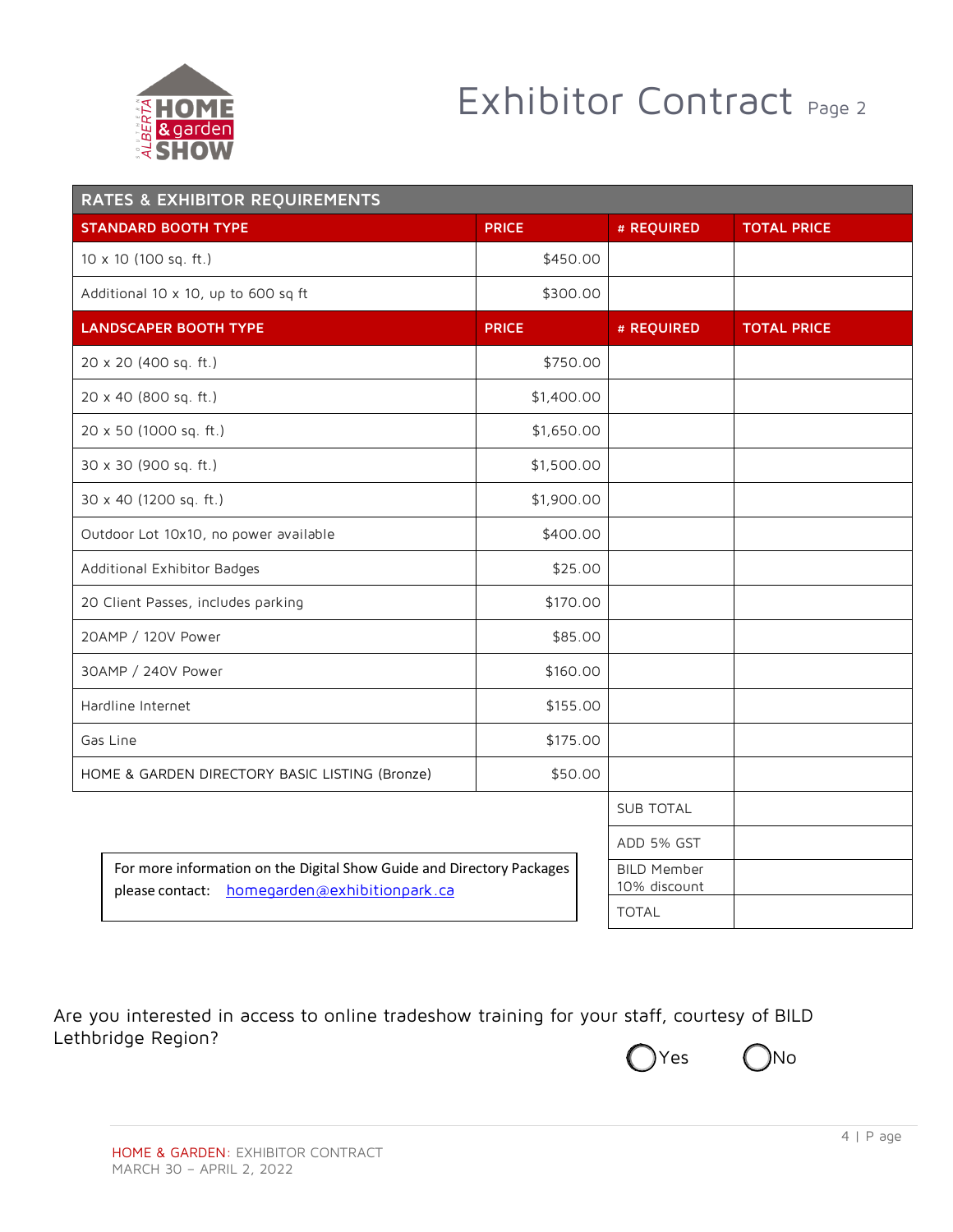

## Exhibitor Contract Page 3

#### **Returning Exhibitor applications are due November 26, 2021**

Contract will not be processed until it is fully completed, including signature.

BY SIGNING THE CONTRACT BELOW, I AUTHORIZE LETHBRIDGE & DISTRICT EXHIBITION TO PROCESS THIS APPLICATION AND

| . FORTHCOMING AMOUNTS RELATED TO THIS CONTRACT.<br>ALI |             |            |  |  |  |
|--------------------------------------------------------|-------------|------------|--|--|--|
| <b>DATE</b>                                            | <b>NAME</b> | SIGNATURE: |  |  |  |
|                                                        |             |            |  |  |  |

"THE EXHIBITOR IS SUBJECT & BOUND TO ALL TRADE SHOW POLICIES, RULES & REGULATIONS. THE EXHIBITOR ACKNOWLEDGES HAVING READ THE ATTACHED POLICIES, RULES & REGULATIONS AND UNDERSTANDS THEY FORM PART OF THIS CONTRACT, AS ENTERED INTO WITH EXHIBITION PARK."

| <b>Full payment</b><br>50% payment<br><b>PAYMENT INFORMATION</b>                        |                         |                                                                  |  |  |  |  |  |
|-----------------------------------------------------------------------------------------|-------------------------|------------------------------------------------------------------|--|--|--|--|--|
| Credit Card Cheque Attached<br>Cash/Debit/Other<br>E-Transfer                           |                         |                                                                  |  |  |  |  |  |
| Credit Card # (Visa, Mastercard only)                                                   | Expiry                  | CVV                                                              |  |  |  |  |  |
| <b>Print Name</b>                                                                       | Signature*              |                                                                  |  |  |  |  |  |
| E-transfer information:                                                                 |                         |                                                                  |  |  |  |  |  |
| EMAIL: payments@exhibitionpark.ca PASSWORD: Expark COMMENTS: List business name & event |                         |                                                                  |  |  |  |  |  |
|                                                                                         |                         | *Please sign to authorize the use of the credit card information |  |  |  |  |  |
| Lethbridge & District Exhibition GST# R123172801 PID# AA03FUU41                         |                         |                                                                  |  |  |  |  |  |
| <b>OFFICE USE ONLY:</b>                                                                 |                         |                                                                  |  |  |  |  |  |
|                                                                                         |                         |                                                                  |  |  |  |  |  |
| Invoice#_______________________Second Payment:___________________________________       |                         |                                                                  |  |  |  |  |  |
| <b>CONTRACT INCLUSIONS</b>                                                              |                         |                                                                  |  |  |  |  |  |
| <b>BOOTH TYPE</b>                                                                       | <b>EXHIBITOR BADGES</b> | <b>110V POWER OUTLETS</b>                                        |  |  |  |  |  |
| $10 \times 10$                                                                          | 2                       | $\mathbf{1}$                                                     |  |  |  |  |  |
| $10 \times 20$                                                                          | 2                       | $\mathbf{1}$                                                     |  |  |  |  |  |
| 10 x 30                                                                                 | 4                       | 2                                                                |  |  |  |  |  |
| 20 x 20                                                                                 | 4                       | 2                                                                |  |  |  |  |  |
| 20 x 30                                                                                 | 6                       | 3                                                                |  |  |  |  |  |
| Booths larger than 600 square feet                                                      | 8                       | 4                                                                |  |  |  |  |  |
| Outdoor Lot                                                                             | 2                       | N/A                                                              |  |  |  |  |  |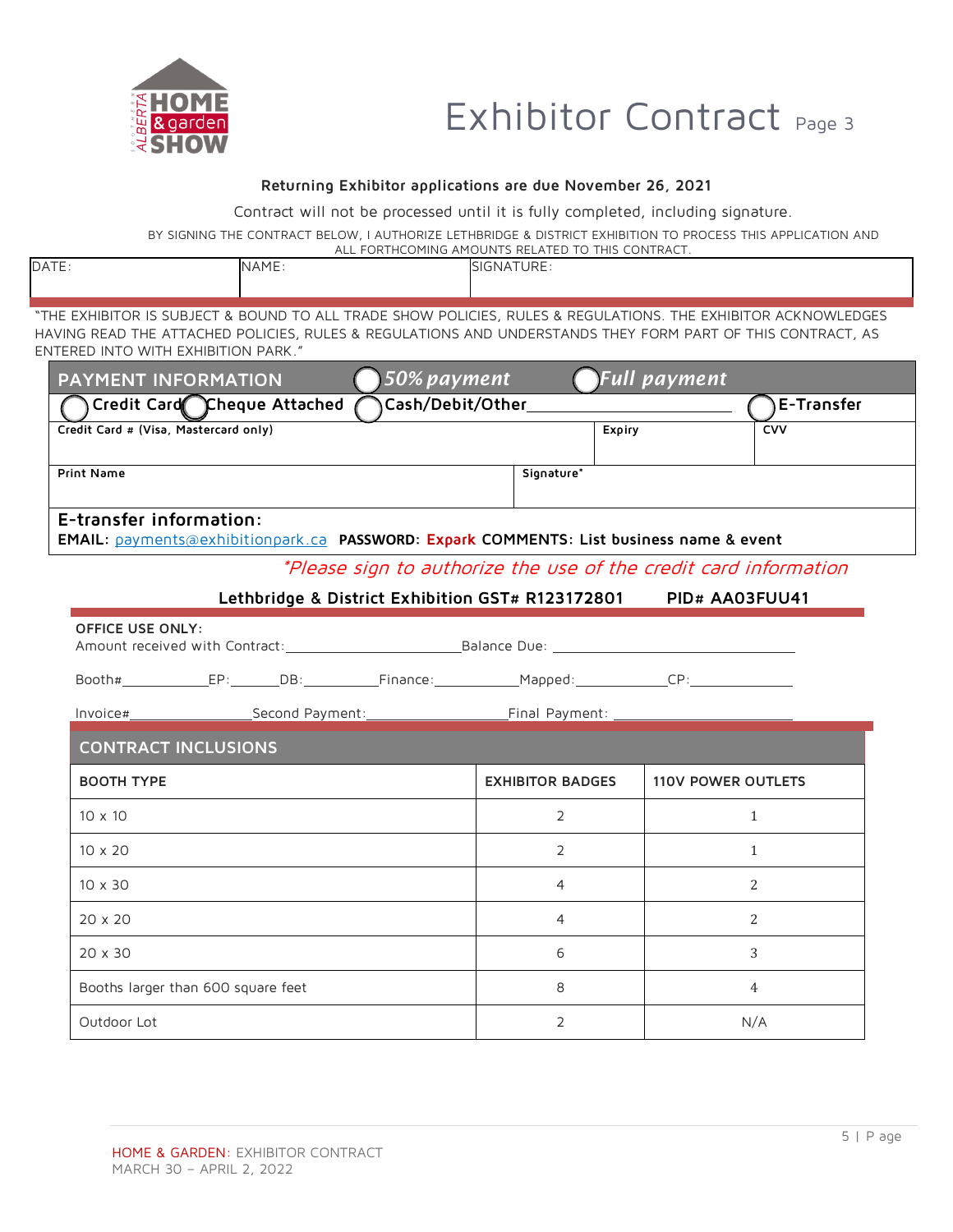#### **IMPORTANT INFORMATION – LETHBRIDGE & DISTRICT EXHIBITION (LDE)**

- Event Management will attempt to accommodate all applications for space but due to limited availability and selection procedures, Event Management will not quarantee space allocations and reserves the right to make changes as necessary. Exhibitors in good standing have first right of refusal, not location.
- Any returning exhibitor contracts not received by the application deadline will be processed in conjunction with submissions of new applicants.
- All booths must be checked in & set-up by the Tuesday at 6:00 p.m, the day prior to the show, or booth space will be considered a "no show". No refunds will be issued, and the space will be re-sold to avoid empty space in the show.
- Exhibitor rates apply to booths checked as a single connected unit solely by LDE. Sub-letting and sharing of exhibit space or transfer of application to persons or companies not indicated as an Exhibitor is NOT permitted. A contract MUST be completed for EVERY Exhibitor.
- Exhibitors must contain promoting & selling, all materials, demonstrations and promotional giveaways within the boundaries of their exhibit space. Stickers, windshield flyers, etc. are prohibited.
- Direct selling is only allowed within booth space. Printed material for the purpose of solicitations outside booth areas is not allowed to be distributed during events unless authorized my Management. All sales MUST take place within your allocated booth space
- Policy of the Lethbridge Fire Prevention Bureau governing displays and exhibits under the Alberta Fire Code will be adhered to. Exhibitors using any type of heating device must have a regulation fire extinguisher in their booth and can only be an outside exhibitor. Heating devices and any burning candles are not allowed inside, as this is against regulations.
- Exhibitor's admittance badges & power outlets according to chart above.
- All booths will have 8' back drape and 3' side drape.
- Security Services in effect from move-in until conclusion of move-out.
- All staff members scheduled to work booth locations are required to present either an Exhibitor Badge or daily admission ticket & parking pass at gate, otherwise they will be charged admission & parking fees—which are non-refundable. This applies to everyone entering gates including drop-off/pick-ups.
- Parking is available in designated "Exhibitor Parking" areas as per the Exhibitor Package you will receive two weeks before the show.
- Event Management may terminate or limit any demonstration or displays, which in its opinion are objectionable or inappropriate due to noise, toxic fumes, exhaust or smoke or are determined to be detrimental to the character & nature of the show.
- No Exhibitor will have exclusive rights to products. Other Exhibitors will be allowed to sell similar products. However, Event Management will do its best to ensure there is not an abundance of similar items.
- No threatening or aggressive behavior to LDE staff/volunteers, security, members of the public, or other Exhibitors will be tolerated. Event Management may at any time in its discretion, remove the Exhibitor, and/or its employees/workers from Exhibition Park for any violation of this contract.
- Following written notice, Exhibitors in violation of the Event Regulations shall be excused from the show for one year and subsequently must request future participation as a new Exhibitor.
- Camping at Exhibition Park is NOT permitted. Please contact Bridgeview RV Park 403- 381-2357 for this purpose.
- Raffle draws are NOT permitted without a valid AGLC gaming license and the express written consent of Exhibition Park.
- No smoking of cigarettes, vaping or marijuana is permitted other than in designated smoking areas outside of the pavilions.
- LDE and Event Management reserve the right to make changes, additions or deletions to Event hours, set-up and regulations at any time considered necessary.
- Business signage must be FREE standing no higher than 12 feet and must remain within your booth space.
- Your Exhibitor information will appear on our Exhibitor list (please note the name listed on your contract will be the name that appears in all advertising lists and government reports). By signing this contract you give LDE permission to include your information on the Exhibitor list and to distribute these lists as LDE deems appropriate. For example, this information may be provided to various media outlets such as Facebook, Twitter, Instagram, and Lethbridge & District Exhibition websites. In addition, your name as well as any pictures of your booth or pictures of company representatives, may be used in public relations, marketing and other media correspondence.
- No helium or propane cylinders are allowed in the buildings.

#### • **No animals are allowed in the booths, or left in vehicles.**

#### **Application**

- 50% of TOTAL is due upon application submission, balance is due by January 7, 2022.
- All cancellations prior to January 7, 2022 are subject to a 25% Administration Services Charge. Exhibitors cancelling participation in Home & Garden after January 7, 2022, will forfeit all monies.
- All cancellations must be made in writing to Event Management.
- If you require booth furnishings (tables, chairs, carpet, etc...) please fill out the Event Services Form (included in this package).

INITIAL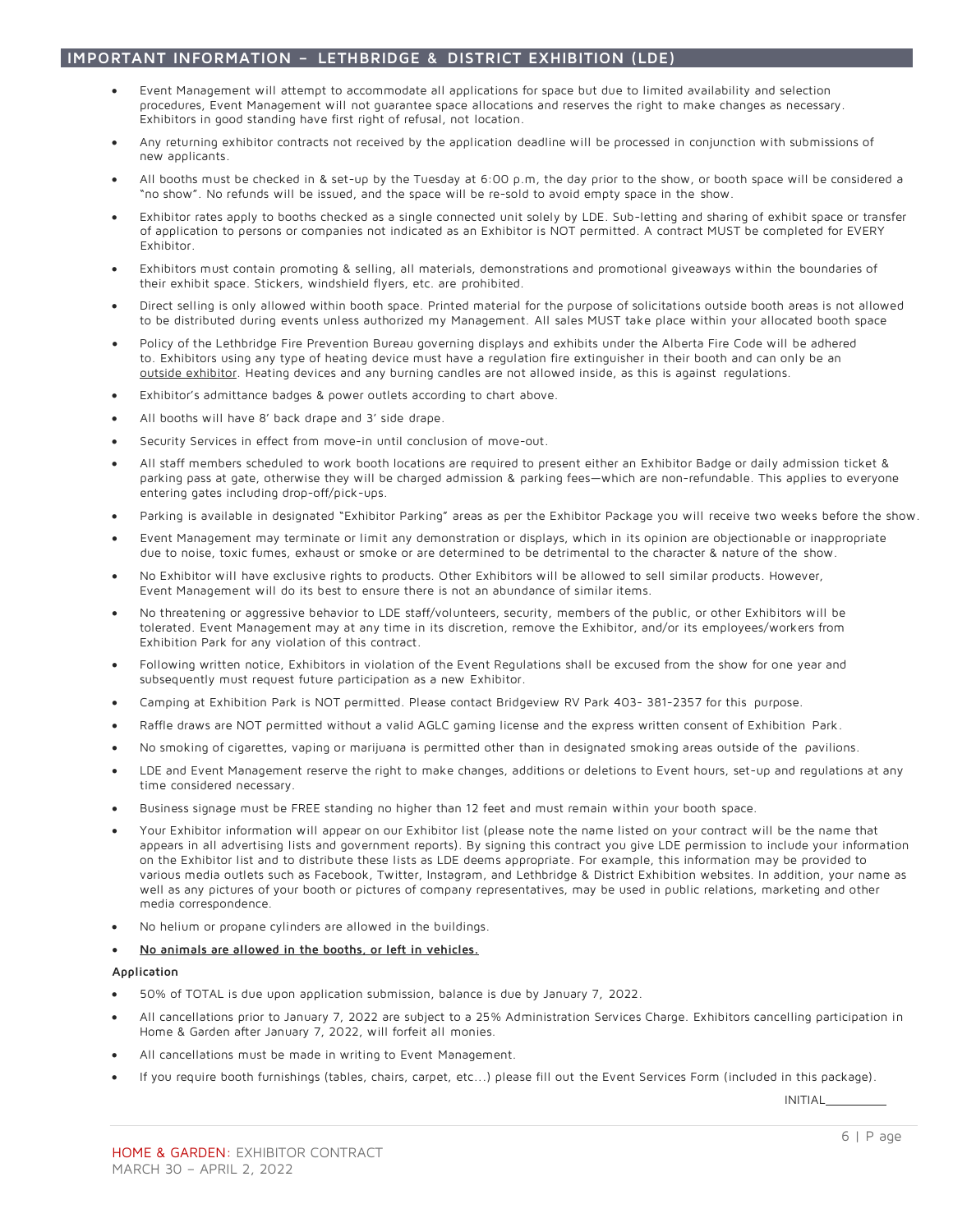#### **Utilities & Insurance**

- Under no circumstances can anyone other than electricians contracted by LDE make electrical service connections or repairs.
- All exhibitors are required to have their own \$2 million general liability insurance.
- The exhibitor is responsible for obtaining insurance related to participation & requirements for the exhibit in the show.
- The Certificate of Insurance must name Lethbridge & District Exhibition as an additional insured.
- Exhibition Park Management, its officers nor agents will be held responsible or liable for any manner of loss or damage that may occur to property or persons during times of move-in, event and move-out. Exhibitors are responsible for all their material and should take adequate security measures at all times.

#### **Shipping**

- Any products shipped in or out for the show must be labelled with your booth number, company name and contact information with all documents prepared for shipping. Products are not to be shipped any earlier than one week before the show due to minimal storage.
- Forklifts are available for move-in and move-out. They may be requested at the info booth. There are forklifts available to lift from 3,500lbs to 8,500lbs. Exhibitors requiring forklifts for longer than one hour and excessive usage will be required to pay additional costs and should book ahead for early move-in and later move-outs. The forklifts are extremely busy during these times so please be respectful of usage time and ensure your placement is correct the first time. Additional move requests may require additional costs and will be moved to the end of the list.
- Please note that there is no loading dock on site.

#### **Additions**

• Trailers or decaled vehicles of any kind for the purpose of advertising are not permitted to park in the lot or along the fence line during the show, unless you have made specific paid sponsorship or other arrangements. Utility trailers can be parked and stored during the show in the parking area at the end of the track off the backstretch. A map will be provided from the info booth during registration.

#### **New & Important**

- A \$250 charge will be implemented to any company that packs up and leaves earlier than 5pm on the last day of the show, this fee will be required to be paid in full prior to being allowed in the show for the following year. No exhibitor is permitted to move out before 5:00 p.m. Saturday, the last day of the show as it is unfair to the exhibitors who are still set up and trying to do business and to the customers that have paid to attend the show and expect the booths to be set up until 5:00 p.m.
- Extension cords will NOT be provided by LDE. Exhibitors must provide their own extension cords as the power may not be located **directly in reach of your booth.**
- **All Landscaper set up must take place from March 21 – 25. Move-out, including the removal of all material must be completed by April 5, 2022.**

#### **Food Service**

- **Each food exhibitor must comply with the Alberta Health Food Safety Regulations, which includes applying for a Special Event Food Vendor Notification.**
- Please download an application at http://www.albertahealthservices.ca/assets/wf/eph/wf-eh-special-events-temporaryfood- establishment-vendor-package.pdf
- For further information, please contact the Lethbridge office directly 403-388-6690
- No alcoholic beverages are permitted to be consumed at any exhibit site or display (indoor or outdoor), without permission from Event Management and LDE Food Services Department. If caught with alcohol, this would be ground for automatic removal of your exhibit & no refund will be given.
- The Public Health Act Food Regulations will be adhered to.

#### **COVID-19**

- All current COVID-19 policies and procedures can be found at https://agrifoodhub.ca/covid-19/
- All COVID-19 policies and procedures must be adhered to, those not complying will be asked to leave the facility.

By signing this contract you give LDE permission to include your contract information on the exhibitor lists and distribute these lists as LDE deems appropriate. (For example, this information may be provided to, but not limited to, the show guide (if applicable), various media or published on Lethbridge & District Exhibition websites. In addition, your name as well as any pictures of your booth or pictures of company representatives may be used in public relations, marketing and other media correspondence).

INITIAL

### **Contract Submission**

homegarden@exhibitionpark.ca

Please return COMPLETED contracts along with all requirements listed on page one to:

LETHBRIDGE & DISTRICT EXHIBITION P: 403-328-4491 | F: 403-320-8139 3401 PARKSIDE DRIVE SOUTH LETHBRIDGE, AB T1J 4R3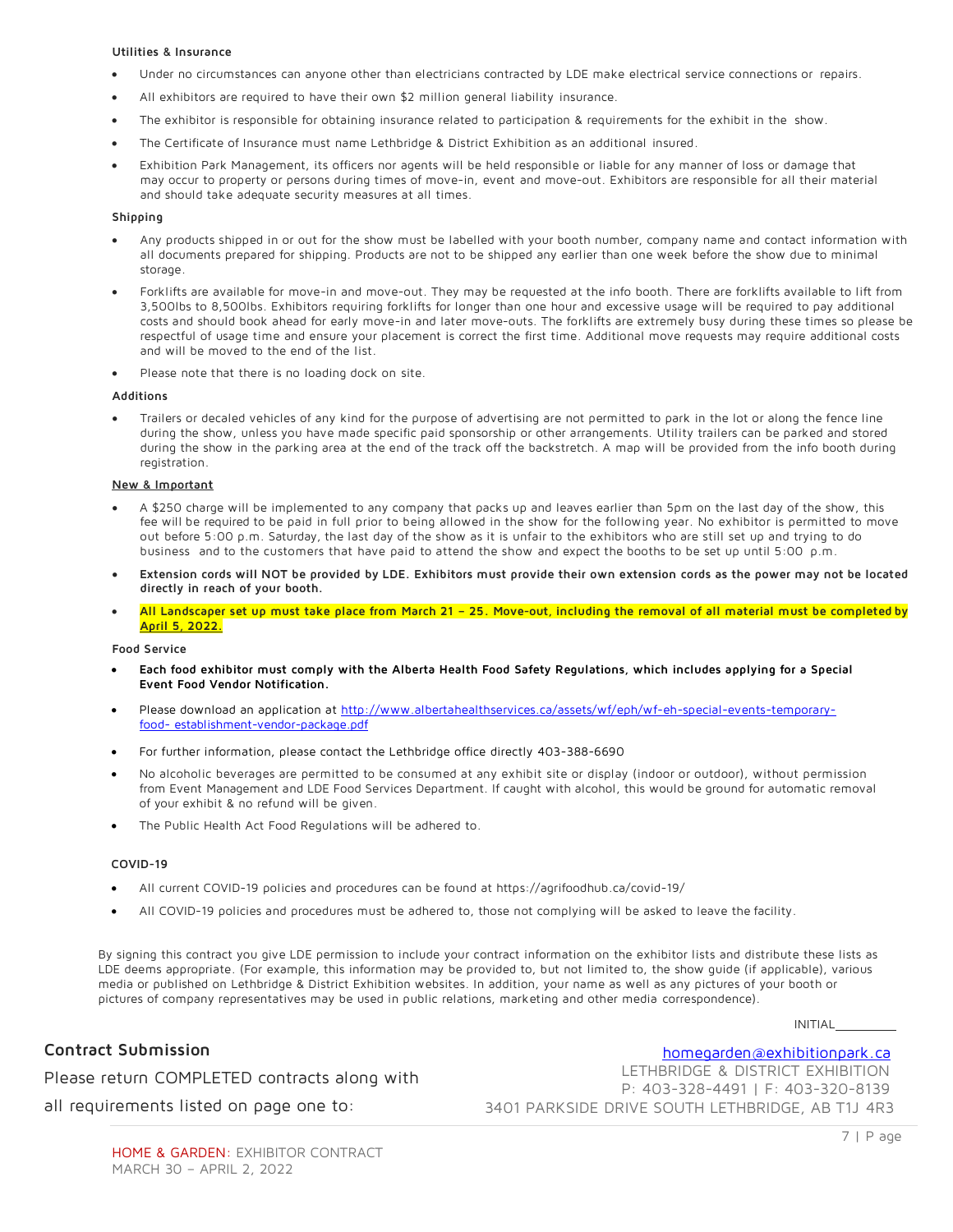## **CHECKLIST FOR HOME & GARDEN APPLICATION**

| Use this checklist to ensure your application is completed and to review information<br>needed.                                                                                                                                          |
|------------------------------------------------------------------------------------------------------------------------------------------------------------------------------------------------------------------------------------------|
| Please read, check off, sign, date, and return a copy with the contract.                                                                                                                                                                 |
| I have completed and signed the entire Home & Garden Trade show space                                                                                                                                                                    |
| application. I have included a business card.                                                                                                                                                                                            |
| I have read the enclosed cover letter and the contract Rules & Requiations.                                                                                                                                                              |
| If you have any special requests such as booth location, or you would like to increase<br>your booth space amount, please indicate under notes and requests on page 3 of the<br>contract.                                                |
| I have included requests for additional power requirements, internet, phone line,<br>gas line, client passes, extra badges, equipment use, etc. on the contract.                                                                         |
| I have filled out the Event Services Form and will return with the contract.                                                                                                                                                             |
| I have included a 50% deposit with my application (if payment is coming from<br>head office or under a different company name, please indicate on the cheque<br>which business the payment is to be directed to)                         |
| Please keep a copy of the contract application for your files (This is also your<br>invoice).                                                                                                                                            |
| I have informed all employees working during the show the criteria, rules & regulations<br>of the show.                                                                                                                                  |
| I understand that I must have the booth staffed at all times during the show and<br>I understand that I will be charged a \$250.00 fee for packing up before 5pm on the<br>last day of the show.                                         |
| I have passed all this information to be reviewed to the person(s) that will be<br>working the show booth(s)                                                                                                                             |
| Please not that depending on your size of booth & equipment you may be required<br>to move-in early at specific scheduled times as well as for move-out and must be<br>diligent with those times as others will be scheduled around you. |
| I am aware that landscaper move-out, including removal of all material must be<br>completed by April 5, 2022.                                                                                                                            |

### **For sponsorship opportunities please contact Mike Wuchterl at** mike@exhibitionpark.ca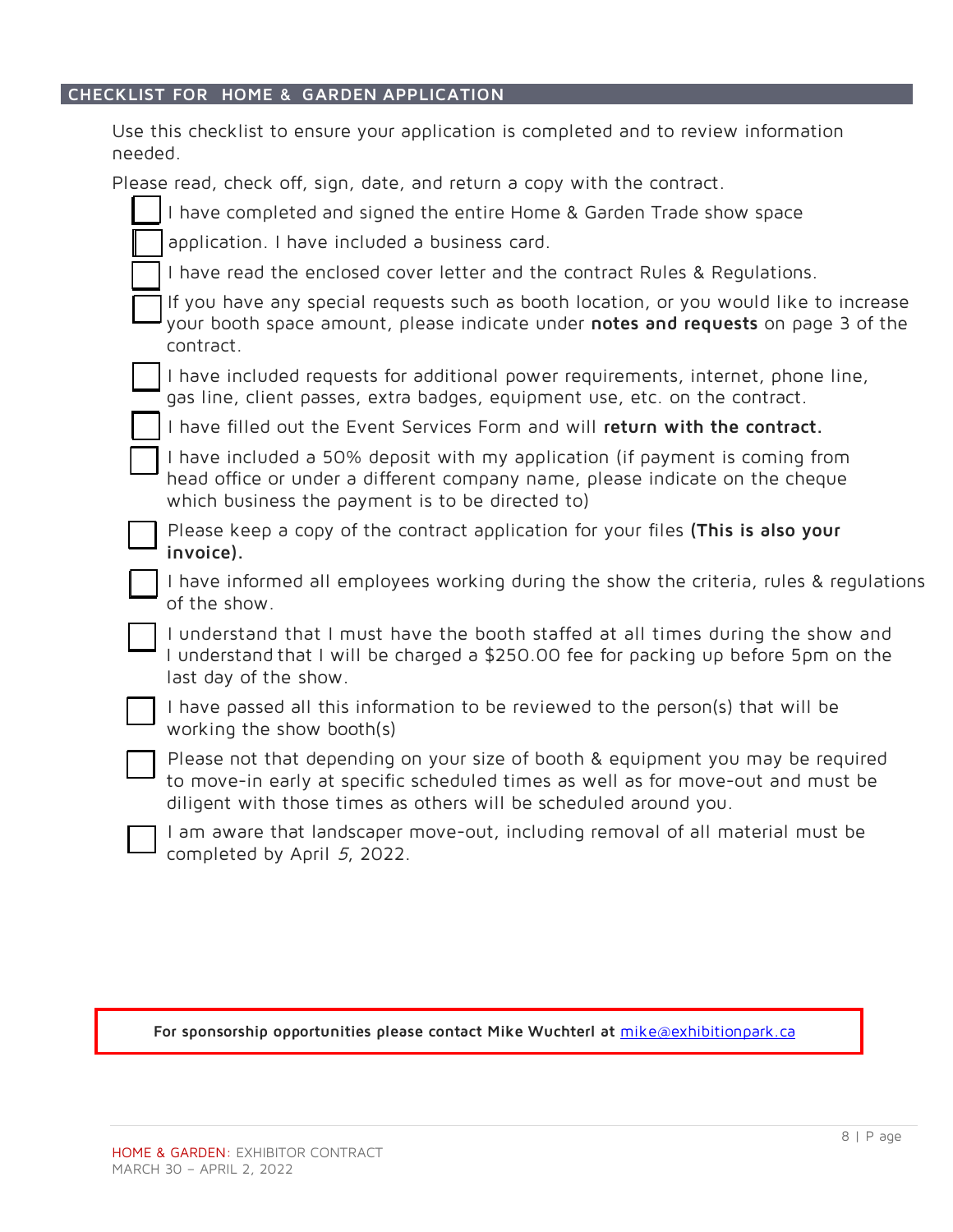

| <b>Business Name</b> |  |
|----------------------|--|
| Contact Individual   |  |
| Main Phone           |  |
| <b>Cell Phone</b>    |  |
| E-mail               |  |
| <b>Address</b>       |  |

## **Prices are based on 4 days, most items are not available for outside lots.**

**Limited quantities available on certain items so please** 

### **RETURN THIS FORM WITH YOUR CONTRACT**

## **Pre Order Deadline: March 5, 2022**

|     | <b>CHAIRS, TABLES &amp; EXTRAS</b>              |              |              |
|-----|-------------------------------------------------|--------------|--------------|
| QTY | <b>DESCRIPTION</b>                              | <b>PRICE</b> | <b>TOTAL</b> |
|     | <b>Black Fiberglass Chairs</b>                  | \$<br>25.00  |              |
|     | <b>Black Folding Chairs</b>                     | \$<br>22.00  |              |
|     | Padded Drafting Chairs                          | \$<br>44.00  |              |
|     | 4' Table with Cover                             | \$<br>56.00  |              |
|     | 6' Table with Cover                             | \$<br>71.00  |              |
|     | 8' Table with Cover                             | \$<br>71.00  |              |
|     | Round Tall Pedestal Table                       | \$<br>84.00  |              |
|     | Easels - Metal                                  | \$<br>28.00  |              |
|     | Twin Display Booth Lights                       | \$<br>31.00  |              |
|     | Trees                                           | \$<br>45.00  |              |
|     | Draw Barrel - Gold                              | \$<br>16.00  |              |
|     | Wastebasket                                     | \$<br>20.00  |              |
|     | TV/DVD Combo                                    | \$<br>75.00  |              |
|     | Twin Display Booth Lights                       | \$<br>40.00  |              |
|     | Table Covers (client supplying table)           | \$<br>31.00  |              |
|     | Table cover colors, check one:<br>black<br>blue | red          |              |

| <b>BOOTH CARPET AND CLEANING</b>                                                                                                                   |        |  |  |  |  |  |
|----------------------------------------------------------------------------------------------------------------------------------------------------|--------|--|--|--|--|--|
| Cleaning done prior to show opening and every night at show close for duration of<br>show:<br>carpets vacuumed, wastebaskets emptied, housekeeping |        |  |  |  |  |  |
| <b>BOOTH ITEM - PER 10X10</b><br><b>PRICE</b><br><b>TOTAL</b>                                                                                      |        |  |  |  |  |  |
| <b>GREY BOOTH CARPET</b>                                                                                                                           | 160.00 |  |  |  |  |  |
| BOOTH UNDERLAY - MUST BE PREORDERED**                                                                                                              | 90.00  |  |  |  |  |  |
| <b>BOOTH CLEANING</b>                                                                                                                              | 75.00  |  |  |  |  |  |